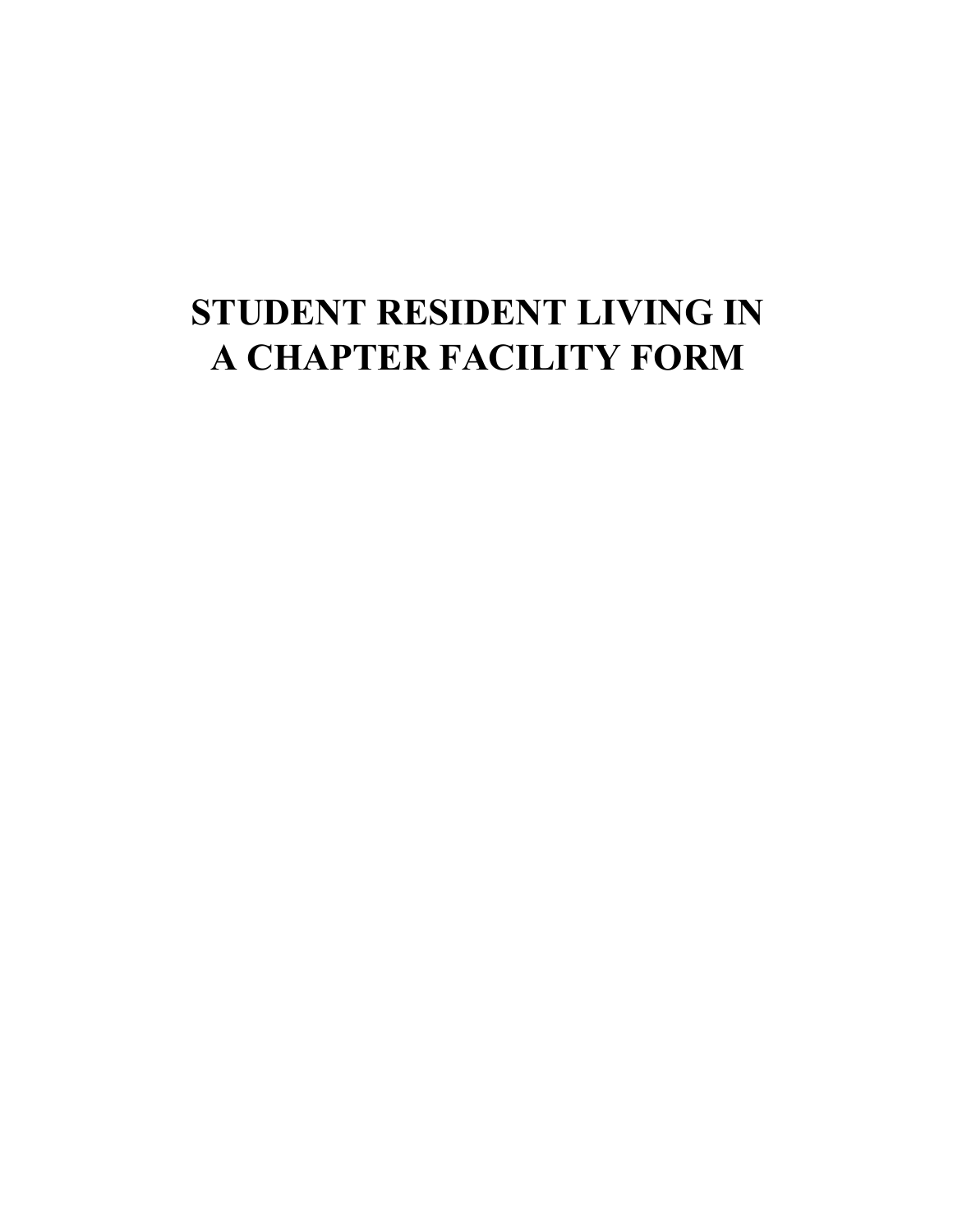## **JAMES R. FAVOR & COMPANY, LLC MODEL ASSUMPTION OF THE RISK AND HOLD HARMLESS AGREEMENT**

## CONDITION OF CHAPTER FACILITY ASSUMPTION OF THE RISK AND HOLD HARMLESS AGREEMENT (STUDENT RESIDENT IN CHAPTER FACILITY)

[print legal name of student] (the "**Student**"), as a material part of the consideration for living in the residence located at [insert address here] (the "**Chapter Facility**"), hereby agrees with [insert legal name of the House Corporation here] (the "**House Corporation**") that none of:

- (A) [insert legal name of general fraternity here] (the "**Fraternity**");
- (B) the House Corporation;
- (C). [insert name of Chapter here] (the "**Chapter**"); nor

(D) any officer, director, member, or employee of any of the Fraternity, the House Corporation, or the Chapter (together the "**Released Parties**") will be liable to Student for, and Student expressly assumes the risk of and waives any and all claims Student may have against any Released Party with respect to:

- (i) any and all damage to property or injury to persons in, upon, or about the Chapter Facility or associated premises, caused by, arising out of, or in any way resulting from any act, error, or omission (except for the reckless or intentional conduct of Released Party);
- (ii) any and all damage to property or injury to persons caused by, arising out of, or in any way resulting from a condition in, upon, or about the Chapter Facility or associated premises due to:
	- a. unsanitary conditions in, upon, or about the Chapter Facility or associated premises, regardless of cause or origin;
	- b. the presence of substances which are or may become hazardous;
	- c. the presence of any virus, bacterium, communicable disease, parasite, or other organism or any variation thereof, including, without limitation, the COVID-19 virus or any mutation thereof, whether such condition is the result of an act, error, or omission of a Released Party, negligent or otherwise;
	- d. any casualty, explosion, falling plaster or other masonry or glass, steam, gas, electricity, water or rain which may leak from: (1) any part of the Chapter Facility or associated premises; (2) the pipes, appliances, or plumbing works in the Chapter Facility or associated premises; or (3) the roof, street, or subsurface or from any other place, or resulting from dampness;
- (iii) any and all damage to property or injury to persons caused by, arising out of, or in any way resulting from an act, error, or omission of other persons in, upon, or about the Chapter Facility or associated premises, or which damage or injury is caused by, arises out of, or results from by quasi-public work;
- (iv) any damage to property entrusted to employees or independent contractors of any Released Party; and
- (v) any loss of or damage to property by theft or any other cause.